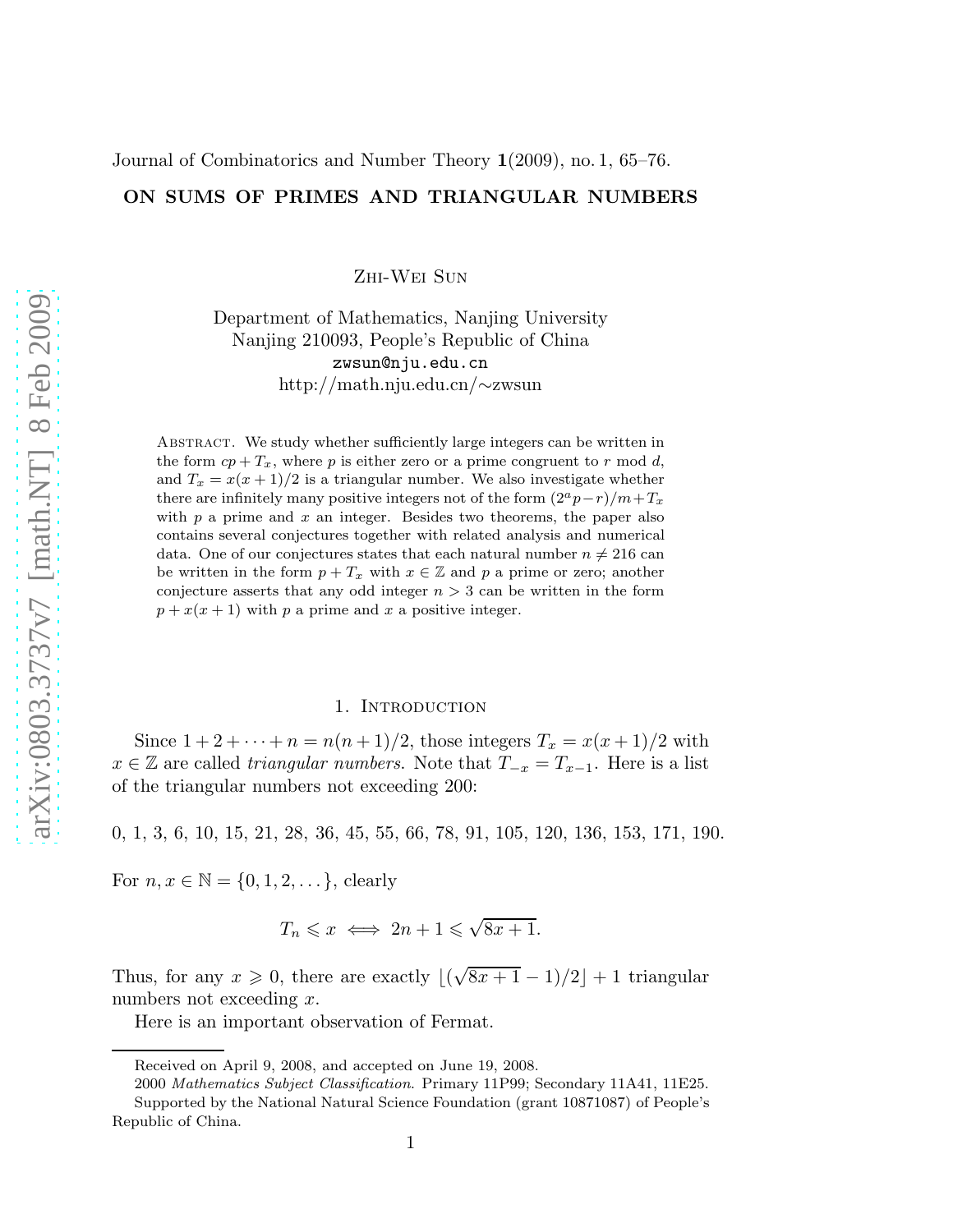**Fermat's Assertion.** Each  $n \in \mathbb{N}$  can be written as a sum of three triangular numbers.

An equivalent version of this assertion states that for each  $n \in \mathbb{N}$  the number  $8n + 3$  is a sum of three squares (of odd integers). This is a consequence of the following profound theorem (see, e.g., [Gr, pp. 38–49] or [N, pp. 17-23]) due to Gauss and Legendre: A natural number can be written as a sum of three squares of integers if and only if it is not of the form  $4^k(8l + 7)$  with  $k, l \in \mathbb{N}$ .

Prime numbers play a key role in number theory. By the prime number theorem, for  $x \geq 2$  the number  $\pi(x)$  of primes not exceeding x is approximately  $x/\log x$  (in fact,  $\lim_{x\to+\infty} \pi(x)/(x/\log x) = 1$ ). Here is a famous result due to I. M. Vinogradov [V].

**Vinogradov's Theorem.** Every sufficiently large odd integer can be written as a sum of three primes.

The following result of Linnik [L1, L2] is also remarkable: Any sufficiently large integer can be written as a sum of a prime and two squares of integers.

Now we state a well-known conjecture which remains unsolved.

Goldbach's Conjecture. Any even number greater than two can be expressed as a sum of two primes.

In this paper we investigate mixed sums of primes and triangular numbers. It seems that no one has studied this topic before. Surprisingly, there are many mysterious things in this new field.

Here is our first result.

**Theorem 1.1.** Let  $c, d \in \mathbb{Z}^+ = \{1, 2, 3, ...\}$  and  $r \in \mathbb{Z}$ . Assume that there are only finitely many natural numbers not in the form  $cp + T_x$ , where p is zero or a prime in the residue class  $r \pmod{d}$ , and x is an integer. Then both c and d are powers of two, and r is relatively prime to d.

For any  $d \in \mathbb{Z}^+$  and  $r \in \mathbb{Z}$  with  $(r, d) = 1$  (where  $(r, d)$  denotes the greatest common divisor of r and d), the residue class  $r \pmod{d}$  contains infinitely many primes by Dirichlet's theorem (cf. [IR, p. 251]).

Let  $a \in \mathbb{N}$  and  $r \in \mathbb{Z}$ . It is known that  $8r + 1$  is a quadratic residue modulo  $2^{a+3}$  (see, e.g., [IR, Proposition 5.1.1]). So, there is an integer x such that  $(2x+1)^2 \equiv 8r+1 \pmod{2^{a+3}}$ , i.e.,  $T_x \equiv r \pmod{2^a}$ . Thus  ${T_x : x \in \mathbb{Z}}$  contains a complete system of residues modulo any power of two. This important property of triangular numbers leads us to make the following conjecture in view of Theorem 1.1.

**Conjecture 1.1.** For any  $a, b \in \mathbb{N}$  and odd integer r, all sufficiently large integers can be written in the form  $2^a p + T_x$  with  $x \in \mathbb{Z}$ , where p is either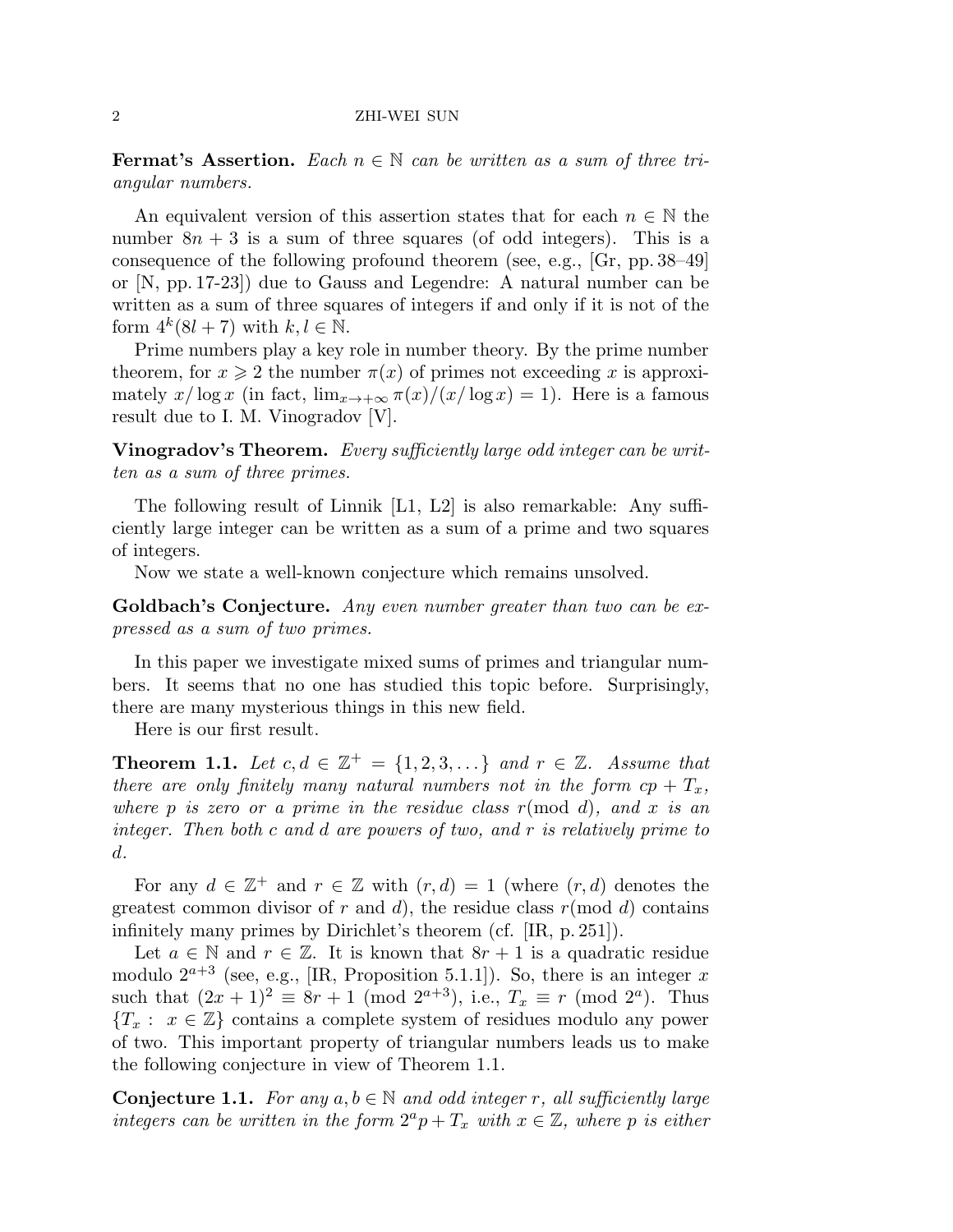zero or a prime congruent to r mod  $2^b$ . In particular, each natural number  $n \neq 216$  can be written in the form  $p + T_x$  with  $x \in \mathbb{Z}$ , where p is zero or a prime; furthermore, any positive integer  $n \notin \{2, 5, 7, 61, 211, 216\}$  can be written in the form  $p + T_x$  with  $x \in \mathbb{Z}^+$ , where p is an odd prime or zero.

Remark 1.1. (i) Conjecture 1.1 seems quite unexpected, nevertheless we have verified its latter part for  $n \leq 17,000,000$ . It is interesting to compare Conjecture 1.1 with the Goldbach conjecture. Note that there are much more primes than triangular numbers below large  $x$ . As for the number 216, it is well known that  $216 = 6^3 = 3^3 + 4^3 + 5^3$ . (ii) In March and April, 2008, the author posted several messages concerning Conjecture 1.1 and related things to the Number Theory Mailing List; the first of which was made public on March 23, 2008 (cf. http://listserv.nodak.edu/cgibin/wa.exe?A2=ind0803&L=nmbrthry&T=0&P=3010).

A well-known assertion of Fermat (proved by Euler) states that each prime  $p \equiv 1 \pmod{4}$  can be written in the form  $x^2 + y^2$  with x even and y odd (see, e.g., [G, pp. 163–165] or [IR, p. 64]). Thus Conjecture 1.1 implies that for any  $a = 0, 1, 2, \ldots$  all sufficiently large integers have the form  $2^a(x^2+y^2)+T_z$  with  $x, y, z \in \mathbb{Z}$ . It is known that, if a positive integer is not a triangular number, then it must be a sum of an even square, an odd square and a triangular number (cf. [S, Theorem 1(iii)]). If  $p = x^2 + y^2$ with x even and y odd, then  $2p = (x+y)^2 + (x-y)^2$  with  $x \pm y$  odd. Thus our following conjecture is reasonable in view of Conjecture 1.1.

Conjecture 1.2. (i) A natural number can be written as a sum of two even squares and a triangular number unless it is among the following list of 19 exceptions:

> 2, 12, 13, 24, 27, 34, 54, 84, 112, 133, 162, 234, 237, 279, 342, 399, 652, 834, 864.

Furthermore, any integer  $n > 2577$  can be written in the form  $(4x)^2 +$  $(2y)^2 + T_z$  with  $x, y, z \in \mathbb{Z}$ .

(ii) Each natural number  $n \notin E$  is either a triangular number, or a sum of a triangular number and two odd squares, where the exceptional set  $E$ consists of the following 25 numbers:

> 4, 7, 9, 14, 22, 42, 43, 48, 52, 67, 69, 72, 87, 114, 144, 157, 159, 169, 357, 402, 489, 507, 939, 952, 1029.

Remark 1.2. We have verified Conjecture 1.2 for  $n \leq 2,000,000$ . In [S] the author proved that any natural number  $n$  is a sum of an even square and two triangular numbers, and we also can express  $n$  as a sum of an odd square and two triangular numbers if it is not twice a triangular number.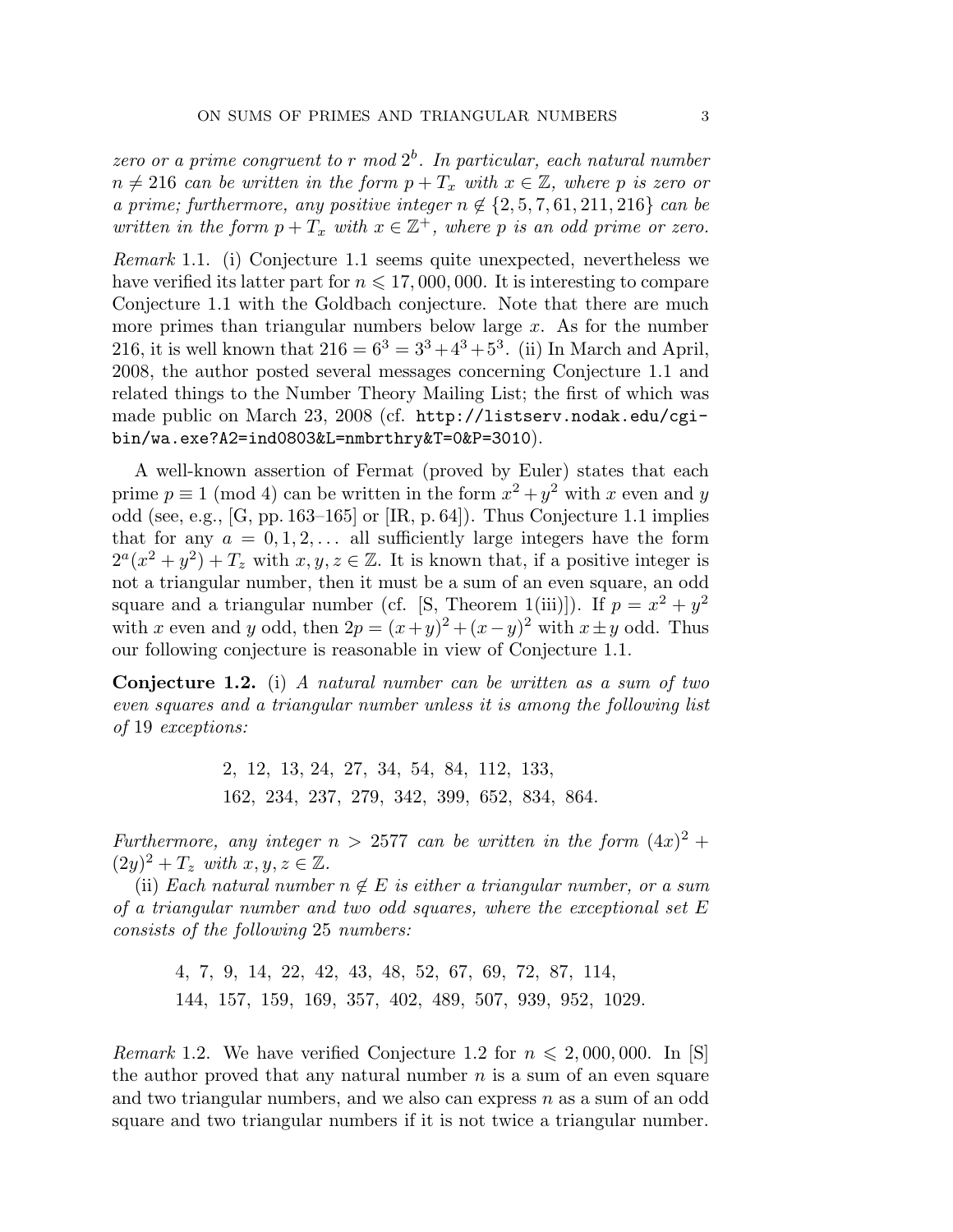For other problems and results on mixed sums of squares and triangular numbers, the reader may consult [S] and [GPS] and the references therein.

Let  $m > 1$  be an integer, and let  $a \in \mathbb{N}$  with  $(2^a, m) = 1$ . We define

 $S_m^{(a)} = \{n > m : (m, n) = 1 \& n \neq 2^a p + mT_x \text{ for any prime } p \text{ and integer } x\}$ 

and simply write  $S_m$  for  $S_m^{(0)}$ . Clearly

$$
S_m^{(a)} = \bigcup_{\substack{1 \le r \le m \\ (r,m)=1}} \{r + mn : n \in S_m^{(a)}(r)\},\
$$

where

$$
S_m^{(a)}(r) = \left\{ n \in \mathbb{Z}^+ : n \neq \frac{2^a p - r}{m} + T_x \text{ for any prime } p \text{ and integer } x \right\}.
$$

(We also abbreviate  $S_m^{(0)}(r)$  to  $S_m(r)$ .) What can we say about these exceptional sets? Are they finite?

Here is our second theorem.

**Theorem 1.2.** (i) Let  $m > 1$  be an odd integer, and let  $a \in \mathbb{N}$ . If r is a positive integer such that  $2r$  is a quadratic residue modulo m, then there are infinitely many positive integers not of the form  $(2^a p - r)/m^2 + T_x$ , where p is a prime and x is an integer. Therefore the set  $S_{m^2}^{(a)}$  is infinite.

(ii) Let  $m = 2^{\alpha} m_0$  be a positive even integer with  $\alpha, m_0 \in \mathbb{Z}^+$  and  $2 \nmid m_0$ . If  $r \in \mathbb{Z}^+$  is a quadratic residue modulo  $m_0$  with  $r \equiv 2^{\alpha} +$ 1 (mod  $2^{\min\{\alpha+1,3\}}$ ), then there are infinitely many positive integers not of the form  $(p - r)/(2m^2) + T_x$ , where p is a prime and x is an integer. Thus  $S_{2m^2}$  is an infinite set.

*Remark* 1.3. Let m be a positive odd integer. By a well known result (see, e.g.,  $[\text{IR}, \text{pp. 50-51}]$ , an integer r is a quadratic residue mod m if and only if for any prime divisor p of m the Legendre symbol  $(\frac{r}{p})$  equals one.

In view of Theorem 1.2 and some computational results, we raise the following conjecture.

Conjecture 1.3. Let  $m > 1$  be an integer.

(i) Assume that m is odd. If m is not a square, then  $S_m$ ,  $S_m^{(1)}$ ,  $S_m^{(2)}$ , ... are all finite. If  $m = m_0^2$  with  $m_0 \in \mathbb{Z}^+$ , and r is a positive integer with  $(r, m) = 1$  such that  $2r$  is a quadratic non-residue mod  $m_0$ , then  $S_m^{(a)}(r)$ is finite for every  $a = 0, 1, 2, \ldots$ .

(ii) Suppose that m is even. If m is not twice an even square, then the set  $S_m$  is finite. If  $m = 2(2^{\alpha}m_0)^2$  with  $\alpha, m_0 \in \mathbb{Z}^+$  and  $2 \nmid m_0$ , and r is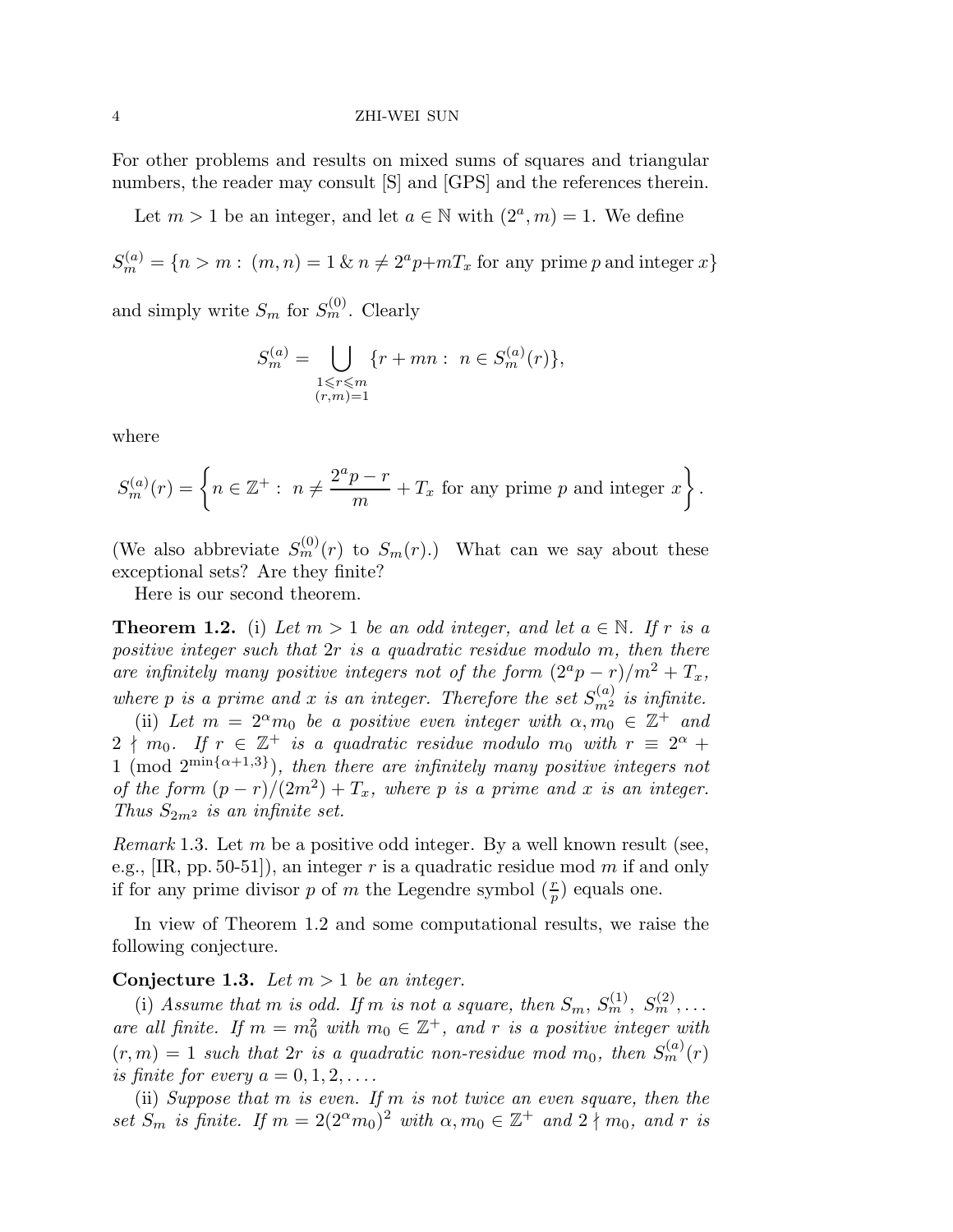a positive integer with  $(r, m) = 1$  such that r is a quadratic non-residue modulo  $m_0$  or  $r \neq 2^{\alpha} + 1 \pmod{2^{\min\{\alpha+1,3\}}},$  then the set  $S_m(r)$  is finite.

Example 1.1. (i) Among  $1, \ldots, 15$  only 1 and 4 are quadratic residues modulo 15. For any  $a \in \mathbb{N}$ , both  $S_{15^2}^{(a)}(2)$  and  $S_{15^2}^{(a)}(8)$  are infinite by Theorem 1.2(i), while

$$
S_{225}^{(a)}(1), S_{225}^{(a)}(4), S_{225}^{(a)}(7), S_{225}^{(a)}(11), S_{225}^{(a)}(13), S_{225}^{(a)}(14)
$$

should be finite as predicted by Conjecture 1.3(i).

(ii) Let r be a positive odd integer. By Theorem 1.2(ii),  $S_{2\times8^2}(r)$  is infinite if  $r \equiv 1 \pmod{8}$ . On the other hand, by Conjecture 1.3,  $S_{2\times8^2}(r)$ should be finite when  $r \not\equiv 1 \pmod{8}$ . When  $(r, 18) = 1$ , the set  $S_{2 \times 18^2}(r)$ is infinite if  $r \equiv 7 \pmod{12}$  (i.e., r is quadratic residue mod  $3^2$  with  $r \equiv$ 3 (mod 4)) (by Theorem 1.2(ii)), and it is finite otherwise (by Conjecture 1.3(ii)). Similarly, when  $(r, 20) = 1$ , the set  $S_{2\times20^2}(r)$  is infinite if  $r \equiv$ 21, 29 (mod 40) (i.e., r is quadratic residue mod 5 with  $r \equiv 5 \pmod{8}$ ) (by Theorem 1.2(ii)), and it is finite otherwise (by Conjecture 1.3(ii)).

In view of Conjecture 1.3(ii), the sets  $S_2, S_6, S_{12}$  and  $S_{288}(19)$  should be finite. Our computations up to  $10^6$  suggest further that  $S_2 = S_6 =$  $S_{12} = S_{288}(19) = \emptyset$ . Recall that

 $S_2 = \{2n+1 : n \in \mathbb{Z}^+ \text{ and } 2n+1 \neq p+2T_x \text{ for any prime } p \text{ and integer } x\}.$ 

Now we pose one more conjecture.

**Conjecture 1.4.** Any odd integer  $n > 3$  can be written in the form  $p +$  $x(x + 1)$  with p a prime and and x a positive integer. Furthermore, for any  $b \in \mathbb{N}$  and  $r \in \{1, 3, 5, \ldots\}$  all sufficiently large odd integers can be written in the form  $p + x(x + 1)$  with  $x \in \mathbb{Z}$ , where p is a prime congruent to  $r \mod 2^b$ .

Remark 1.4. It is interesting to compare the above conjecture with a conjecture of E. Lemoine (cf. [KY]) posed in 1894 which states that any odd integer greater than 5 can be written in the form  $p + 2q$  where p and q are primes.

In the next section we are going to prove Theorems 1.1 and 1.2. Section 3 is devoted to numerical illustrations of Conjectures 1.1 and 1.4. In Section 4 we present some additional remarks on Conjectures 1.2 and 1.3.

2. Proofs of Theorems 1.1 and 1.2

**Lemma 2.1.** Let  $p$  be an odd prime. Then

$$
|\{T_x \text{ mod } p : x \in \mathbb{Z}\}| = \frac{p+1}{2}.\tag{2.1}
$$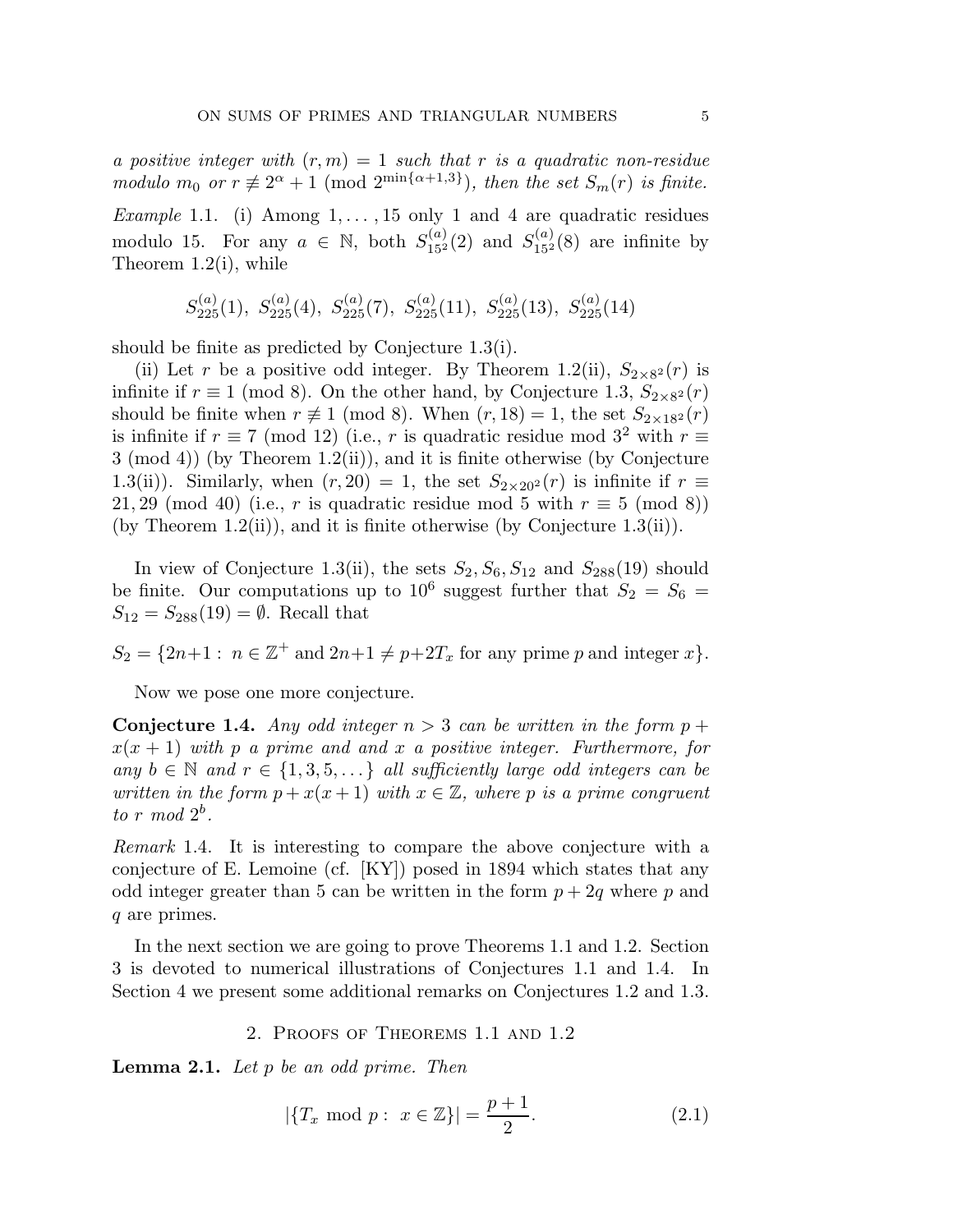*Proof.* For any  $r \in \mathbb{Z}$ , clearly

 $T_x \equiv r \pmod{p}$  for some  $x \in \mathbb{Z}$  $\Longleftrightarrow (2x+1)^2 = 8T_x + 1 \equiv 8r + 1 \pmod{p}$  for some  $x \in \mathbb{Z}$  $\Leftrightarrow$  p | 8r + 1 or 8r + 1 is a quadratic residue mod p.

Therefore  $|\{T_x \text{ mod } p : x \in \mathbb{Z}\}| = (p-1)/2 + 1 = (p+1)/2. \square$ 

*Proof of Theorem 1.1.* If  $(r, d)$  has a prime divisor q, then there is no prime  $p \neq q$  in the residue class  $r \pmod{d}$ , and hence there are infinitely many natural numbers not in the form  $cp + T_x$  with  $x \in \mathbb{Z}$  and  $p \in \mathbb{Z}$  $\{0\} \cup \{\text{primes in } r \text{ (mod } d)\} \subseteq \{0, q\},\$  which contradicts the assumption in Theorem 1.1. Therefore we have  $(r, d) = 1$ .

Suppose that cd has an odd prime divisor q. As  $(q + 1)/2 < q$ , by Lemma 2.1 there is an integer y with  $y \not\equiv cr + T_x \pmod{q}$  for any  $x \in \mathbb{Z}$ . For any  $n \in \mathbb{N}$ , if we can write  $y + nq$  in the form  $cp + T_x$  with  $x \in \mathbb{Z}$ , where  $p$  is zero or a prime congruent to  $r \mod d$ , then  $p \mod d$  respectively. otherwise  $y - T_x \equiv y + nq - T_x = cp \equiv cr \pmod{q}$  which is impossible by the choice of y. As there are infinitely many positive integers in the residue class  $y(\text{mod } q)$  which are not triangular numbers, we get a contradiction and this concludes the proof.  $\square$ 

*Proof of Theorem 1.2.* (i) Suppose that r is a positive integer for which 2r is a quadratic residue modulo the odd integer  $m > 1$ . Then there is an odd number  $x \in \mathbb{Z}^+$  such that  $x^2 \equiv 2r \pmod{m}$ . (Note that if x is even then  $x + m$  is odd.) Thus  $2r = x^2 + mq$  for some odd integer q. As  $(x, m) = 1 = (m, 2^{a+1})$ , by the Chinese Remainder Theorem, for some integer  $b \geqslant |q|$  we have both  $bx \equiv q \pmod{m}$  and  $2x+bm \equiv -1 \pmod{2^{a+1}}$ . Note that b is odd since  $bm \equiv -1 \pmod{2}$ . For  $k \in \mathbb{N}$  we set

$$
b_k = b + 2^{a+1}km
$$
 and  $n_k = \frac{b_kx - q}{2m} + \frac{b_k^2 - 1}{8} \in \mathbb{N}.$  (2.2)

Then

$$
(8nk + 1)m2 + 8r = \left(bk2 + 4\frac{bkx - q}{m}\right)m2 + 4(x2 + mq) = (2x + bkm)2.
$$

For every  $k = 1, 2, 3, \ldots$  we have

$$
n_k \geqslant \frac{b_k^2 - 1}{8} \geqslant \frac{(2m+1)^2 - 1}{8} = \frac{m(m+1)}{2} > m.
$$

If  $n_1, n_2, \ldots$  all belong to  $S_{m^2}^{(a)}(r)$ , then  $S_{m^2}^{(a)}(r)$  is obviously infinite.

Below we suppose that  $S_{m^2}^{(a)}(r)$  does not contain all those  $n_1, n_2, \ldots$ . Let k be any positive integer with  $n_k \notin S_{m^2}^{(a)}(r)$ , i.e.,  $n_k = (2^a p - r)/m^2 + T_z$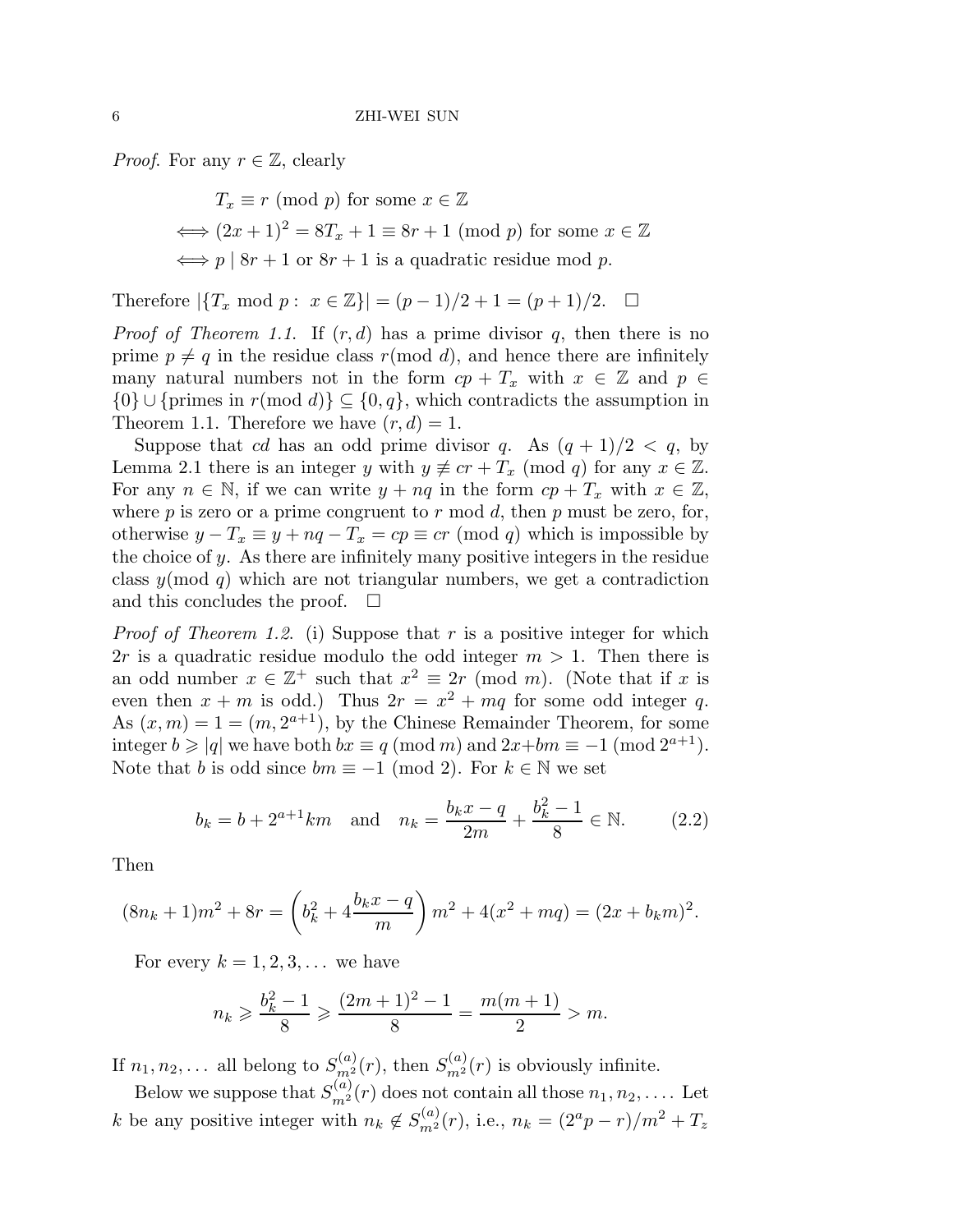for some prime p and  $z \in \mathbb{N}$ . Then  $8n_k + 1 = 8(2^a p - r)/m^2 + y^2$ , where  $y = 2z + 1$  is a positive odd integer. Therefore

$$
2^{a+3}p = (8n_k + 1)m^2 + 8r - (my)^2 = (2x + b_km)^2 - (my)^2.
$$

Note that both  $2x + b_k m$  and  $my$  are odd. As  $2x + b_k m > 2b_k \ge 2^{a+2}$ , for some  $i \in \{0, \ldots, a+1\}$  we have

$$
2x + b_k m + my = 2^{i+1}p
$$
 and  $2x + b_k m - my = 2^{a+2-i}$ .

(Note that  $2x + b_k m + my = p = 2$  is impossible.) It follows that

$$
2x + b_k m = \frac{2^{i+1}p + 2^{a+2-i}}{2} = 2^i p + 2^{a+1-i}.
$$

Since  $2x + b_k m$  is odd, we must have  $i \in \{0, a+1\}$ . So

$$
2x + b_k m \in \{p + 2^{a+1}, \ 2^{a+1}p + 1\}.
$$
 (2.3)

*Case* 1.  $a > 0$ . In this case,

$$
2x + b_k m \equiv 2x + bm \equiv -1 \not\equiv 1 \pmod{2^{a+1}}.
$$

So  $2x + b_k m = p + 2^{a+1}$ . For each  $l = 1, 2, 3, ...,$  obviously

$$
2x + b_{k+lp}m - 2^{a+1} = 2x + b_km - 2^{a+1} + 2^{a+1}lpm^2 = p(1 + 2^{a+1}lm^2)
$$

and hence it is not a prime number. Therefore all the infinitely many numbers

$$
n_{k+p} < n_{k+2p} < n_{k+3p} < \cdots
$$

belong to the exceptional set  $S_{m^2}^{(a)}(r)$ .

Case 2.  $a = 0$ . In this case,  $2x + b_k m \in \{p+2, 2p+1\}.$ Assume that  $2x + b_k m = p + 2$ . Then, for each  $l \in \mathbb{Z}^+$ , we have

$$
2x + b_{k+lp(p+1)}m = 2x + b_km + lp(p+1)2m^2 = p + 2 + 2lm^2p(p+1)
$$
  
= 2 + p(1 + 2lm^2(p+1)) = 1 + (p+1)(1 + 2lm^2p)

and hence  $2x+b_{k+lp(p+1)}m$  is not of the form  $p'+2$  or  $2p'+1$  with  $p'$  a prime. Thus, all the infinitely many positive integers  $n_{k+lp(p+1)}$   $(l = 1, 2, 3, ...)$ must belong to  $S_{m^2}(r)$ .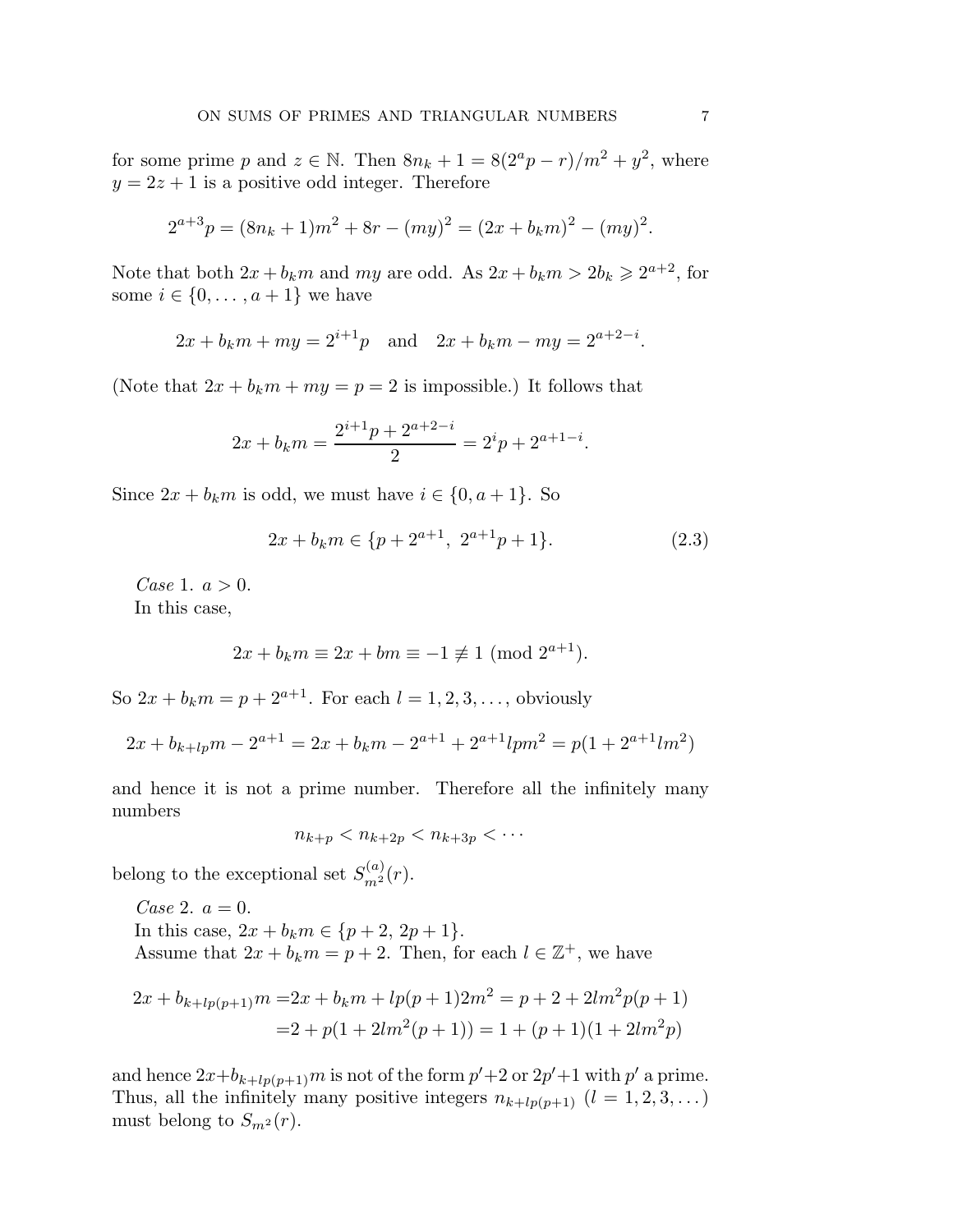Now suppose that  $2x + b_j m - 2$  is not a prime for any  $j \in \mathbb{Z}^+$  with  $n_j \notin S_{m^2}(r)$ . Then  $2x + b_k m = 2p + 1$ . For each  $l = 1, 2, 3, \ldots$ , the number

$$
2x + b_{k+lp}m = 2x + b_km + 2lpm^2 = 2p(1 + lm^2) + 1
$$

is not of the form  $2p' + 1$  with  $p'$  a prime. So all the infinitely many positive integers  $n_{k+lp}$   $(l = 1, 2, 3, ...)$  lie in  $S_{m^2}(r)$ .

(ii) Now we proceed to the second part of Theorem 1.2. Suppose that  $r \in \mathbb{Z}^+$  is a quadratic residue mod  $m_0$  with  $r \equiv 2^{\alpha} + 1 \pmod{2^{\min\{\alpha+1,3\}}}.$ Note that the congruence  $x^2 \equiv r \pmod{2^{\alpha}}$  is solvable since  $r \equiv 1 \pmod{4}$ if  $\alpha = 2$ , and  $r \equiv 1 \pmod{8}$  if  $\alpha \ge 3$ . By the Chinese Remainder Theorem, there is an integer x such that  $x^2 \equiv r \pmod{2^{\alpha} m_0}$  with  $0 < x \leq m/2 =$  $2^{\alpha-1}m_0$ . Write  $r = x^2 + mq$  with  $q \in \mathbb{Z}$ . If  $8 \nmid m$  (i.e.,  $\alpha \leq 2$ ), then

$$
mq = r - x^2 \equiv (2^{\alpha} + 1) - 1 \pmod{2^{\alpha + 1}}
$$

and hence  $q$  is odd.

Define

$$
\delta = \begin{cases} 0 & \text{if } q \equiv 1 \pmod{2}, \\ 1 & \text{if } 8 \mid m \text{ and } q \equiv m/4 \pmod{4}, \\ 5 & \text{if } 8 \mid m \text{ and } q \equiv m/4 + 2 \pmod{4}. \end{cases}
$$

As  $(x, 2m) = 1$ , there is an integer  $b > |q|$  such that

$$
bx \equiv q + \frac{m}{4}\delta(1-x) \pmod{2m}
$$

and hence

$$
\left(b + \frac{m}{4}\delta\right)^2 \equiv \left(bx + \frac{m}{4}\delta x\right)^2 \equiv \left(q + \frac{m}{4}\delta\right)^2 \equiv 1 - \delta \pmod{8}.
$$

For  $k \in \mathbb{N}$  we set

$$
b_k = b + \frac{m}{4}\delta + 2km
$$
 and  $n_k = \frac{b_k^2 + \delta - 1}{8} + \frac{b_kx - q - \delta m/4}{2m}$ . (2.4)

Clearly

$$
b_k^2 \equiv \left(b + \frac{m}{4}\delta\right)^2 \equiv 1 - \delta \pmod{8}
$$

and

$$
b_k x \equiv \left(b + \frac{m}{4}\delta\right) x \equiv q + \frac{m}{4}\delta \pmod{2m}.
$$

So we have  $n_k \in \mathbb{Z}$ . Observe that

$$
(8n_k+1)\left(\frac{m}{2}\right)^2 + r = (b_k^2+\delta)\frac{m^2}{4} + m\left(b_kx - q - \delta\frac{m}{4}\right) + mq + x^2 = \left(\frac{m}{2}b_k + x\right)^2.
$$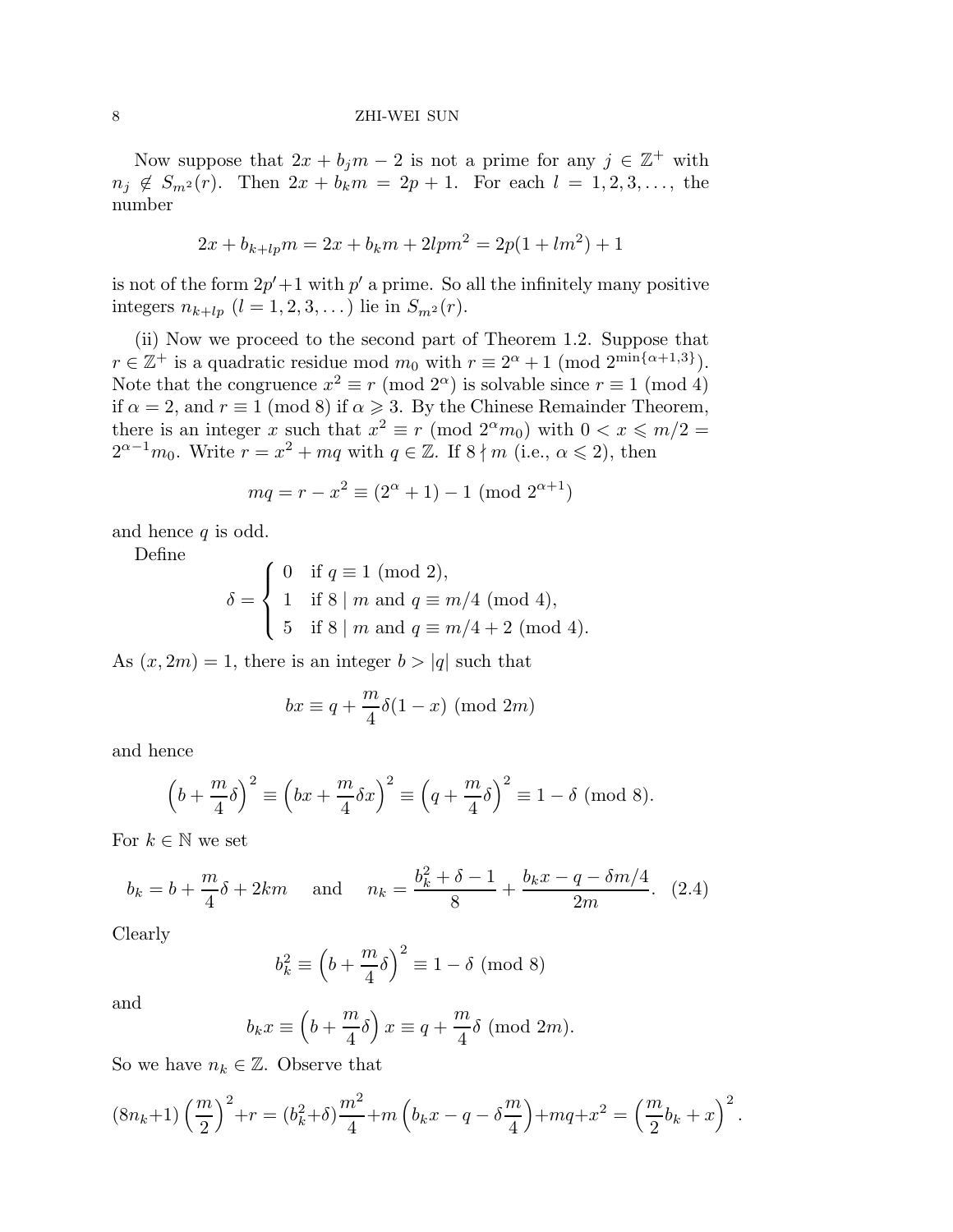For  $k \in \mathbb{Z}^+$ , obviously  $b_k \geq b + 2m > |q| + 2m$  and hence

$$
n_k \geqslant \frac{(2m+1)^2 - 1}{8} > m.
$$

If  $n_1, n_2, \ldots$  all belong to  $S_{2m^2}(r)$ , then  $S_{2m^2}(r)$  is infinite.

Below we assume that there is a positive integer k such that  $n_k \notin$  $S_{2m^2}(r)$ , i.e.,  $n_k = (p-r)/(2m^2) + T_z$  for some prime p and  $z \in \mathbb{N}$ . Then  $8n_k + 1 = (p - r)/(m/2)^2 + y^2$  with  $y = 2z + 1 \in \mathbb{Z}^+$ . Thus

$$
p = (8nk + 1) \left(\frac{m}{2}\right)^2 + r - \left(\frac{m}{2}y\right)^2 = \left(\frac{m}{2}b_k + x\right)^2 - \left(\frac{m}{2}y\right)^2.
$$

Since  $p$  is a prime, this implies that

$$
\frac{m}{2}b_k + x - \frac{m}{2}y = 1
$$
 and  $\frac{m}{2}b_k + x + \frac{m}{2}y = p$ .

As  $0 < x \le m/2$  and  $x \equiv 1 \pmod{m/2}$ , we must have  $x = 1$  and  $b_k = y$ . Therefore  $b_k m + 1 = p$ .

For each  $l = 1, 2, 3, \ldots$ , clearly

$$
b_{k+lp}m + 1 = b_km + 1 + 2m^2lp = p(1 + 2lm^2)
$$

is not a prime. Thus, by the above, all the infinitely many positive integers  $n_{k+pl}$   $(l = 1, 2, 3, ...)$  must belong to the set  $S_{2m^2}(r)$ .

In view of the above, we have completed the proof of Theorem 1.2.  $\Box$ 

3. Numerical illustrations of Conjectures 1.1 and 1.4

Concerning the particular case  $a = 0$  and  $b \in \{2,3\}$  of Conjecture 1.1, we have a more concrete conjecture.

**Conjecture 3.1.** (i) Each natural number  $n > 88956$  can be written in the form  $p + T_x$  with  $x \in \mathbb{Z}^+$ , where p is either zero or a prime congruent to 1 mod 4. Each natural number  $n > 90441$  can be written in the form  $p+T_x$  with  $x\in\mathbb{Z}^+$ , where p is either zero or a prime congruent to 3 mod 4.

(ii) For  $r \in \{1, 3, 5, 7\}$ , we can write any integer  $n > N_r$  in the form  $p + T_x$  with  $x \in \mathbb{Z}$ , where p is either zero or a prime congruent to r mod 8, and

$$
N_1 = 1004160, \quad N_3 = 1142625, \quad N_5 = 779646, \quad N_7 = 893250.
$$

Remark 3.1. We have verified Conjecture 3.1 for  $n \leq 5,000,000$ . Since any prime  $p \equiv 1 \pmod{8}$  can be written in the form  $x^2 + 2(2y)^2$  with  $x, y \in \mathbb{Z}$  (cf. [G, pp. 165–166]), and all natural numbers not exceeding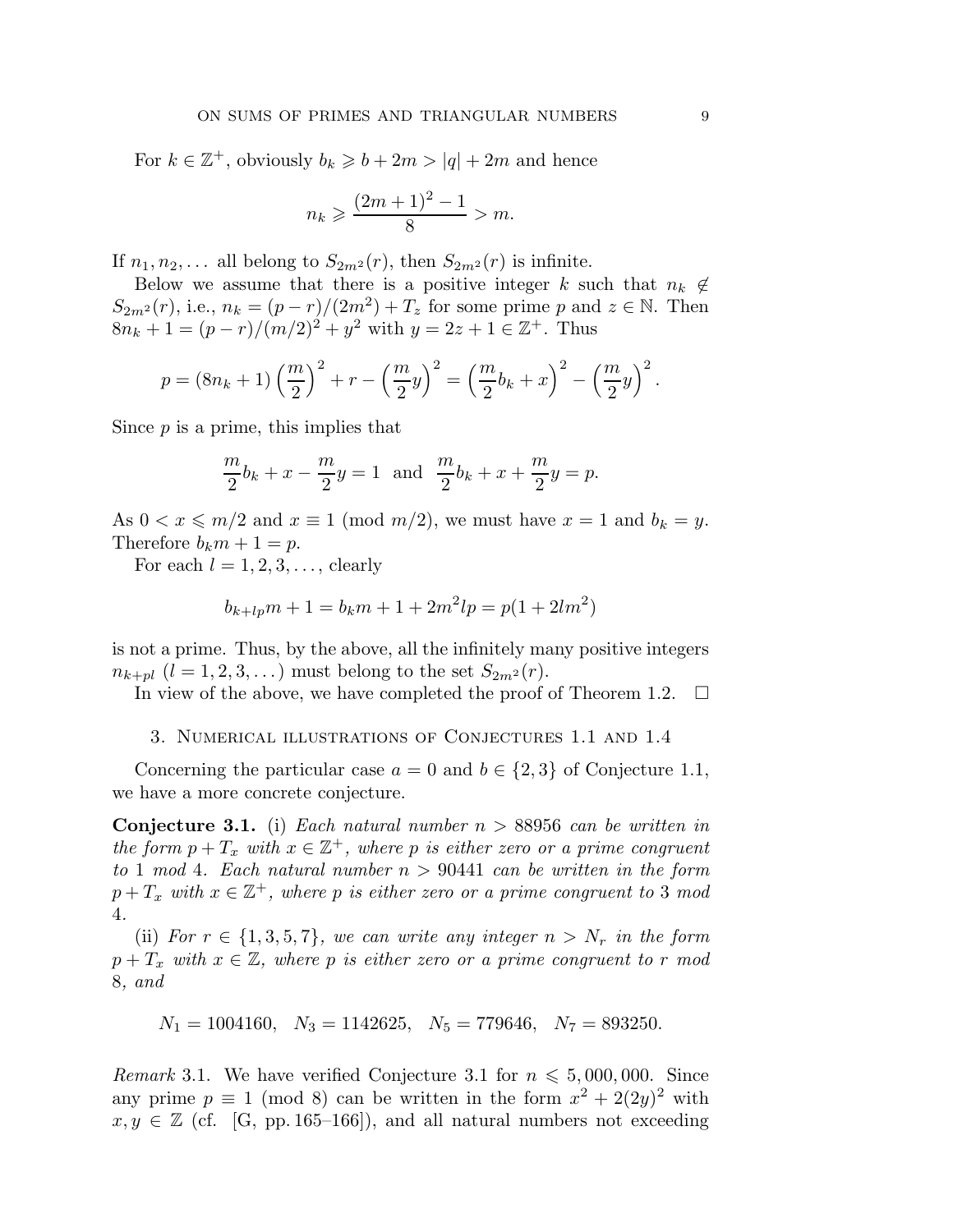1, 004, 160 can be written in the form  $x^2 + 8y^2 + T_z$  with  $x, y, z \in \mathbb{Z}$ , Conjecture 3.1(ii) with  $r = 1$  implies the following deep result of Jones and Pall [JP] obtained by the theory of ternary quadratic forms: For each natural number *n* there are  $x, y, z \in \mathbb{Z}$  such that  $n = x^2 + 8y^2 + T_z$ , i.e.,  $8n + 1 = 2(2x)^{2} + (8y)^{2} + (2z + 1)^{2}.$ 

Here is a list of all natural numbers not exceeding 88,956 that cannot be written in the form  $p + T_x$  with  $x \in \mathbb{Z}$ , where p is either 0 or a prime congruent to 1 mod 4.

2, 4, 7, 9, 12, 22, 24, 25, 31, 46, 48, 70, 75, 80, 85, 87, 93, 121, 126, 135, 148, 162, 169, 186, 205, 211, 213, 216, 220, 222, 246, 255, 315, 331, 357, 375, 396, 420, 432, 441, 468, 573, 588, 615, 690, 717, 735, 738, 750, 796, 879, 924, 1029, 1038, 1080, 1155, 1158, 1161, 1323, 1351, 1440, 1533, 1566, 1620, 1836, 1851, 1863, 1965, 2073, 2118, 2376, 2430, 2691, 2761, 3156, 3171, 3501, 3726, 3765, 3900, 4047, 4311, 4525, 4605, 4840, 5085, 5481, 5943, 6006, 6196, 6210, 6471, 6810, 6831, 6840, 7455, 7500, 7836, 8016, 8316, 8655, 8715, 8991, 9801, 10098, 10563, 11181, 11616, 12165, 12265, 13071, 14448, 14913, 15333, 15795, 17085, 18123, 20376, 27846, 28161, 30045, 54141, 88956.

Below is a list of all natural numbers not exceeding 90,441 that cannot be written in the form  $p + T_x$  with  $x \in \mathbb{Z}$ , where p is either 0 or a prime congruent to 3 mod 4.

2, 5, 16, 27, 30, 42, 54, 61, 63, 90, 96, 129, 144, 165, 204, 216, 225, 285, 288, 309, 333, 340, 345, 390, 405, 423, 426, 448, 462, 525, 540, 556, 624, 651, 705, 801, 813, 876, 945, 960, 1056, 1230, 1371, 1380, 1470, 1491, 1827, 2085, 2157, 2181, 2220, 2355, 2472, 2562, 2577, 2655, 2787, 2811, 2826, 2886, 3453, 3693, 3711, 3735, 3771, 3840, 3981, 4161, 4206, 4455, 4500, 4668, 4695, 4875, 6111, 6261, 7041, 7320, 7470, 8466, 8652, 8745, 9096, 9345, 9891, 9990, 10050, 10305, 10431, 11196, 13632, 13671, 14766, 15351, 16191, 16341, 16353, 16695, 18480, 18621, 19026, 19566, 22200, 22695, 22956, 27951, 35805, 43560, 44331, 47295, 60030, 90441.

Conjecture 1.1 in the case  $a = 1$  and  $b \in \{0, 2\}$  can be refined as follows.

**Conjecture 3.2.** (i) Each natural number  $n > 43473$  can be written in the form  $2p + T_x$  with  $x \in \mathbb{Z}$ , where p is zero or a prime.

(ii) Any integer  $n > 636471$  can be written in the form  $2p + T_x$  with  $x \in \mathbb{Z}$ , where p is zero or a prime congruent to 1 modulo 4. Also, any integer  $n > 719001$  can be written in the form  $2p + T_x$  with  $x \in \mathbb{Z}$ , where p is zero or a prime congruent to 3 modulo 4.

*Remark* 3.2. We have verified the conjecture for  $n \leq 10,000,000$ . As any natural number  $n \leq 636,471$  not in the exceptional set E given in Conjecture 1.2 is either a triangular number or a sum of two odd squares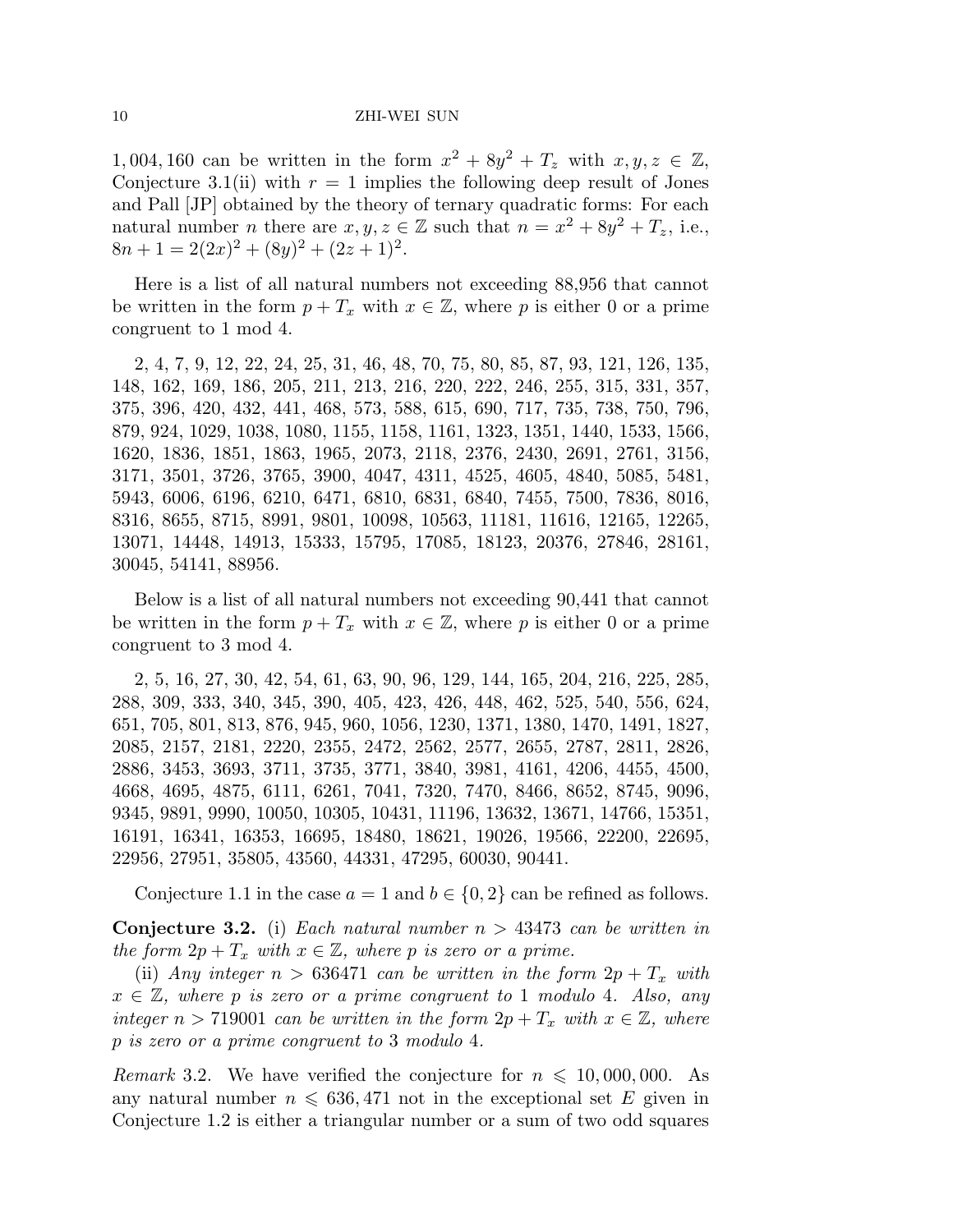and a triangular number, Conjecture 3.2(ii) implies the second part of Conjecture 1.2 since any prime  $p \equiv 1 \pmod{4}$  can be written in the form  $x^2 + y^2$  with x even and y odd.

Below is the full list of natural numbers not exceeding 43,473 that cannot be written in the form  $2p + T_x$ , where p is 0 or a prime, and x is an integer.

2, 8, 18, 30, 33, 57, 60, 99, 108, 138, 180, 183, 192, 240, 243, 318, 321, 360, 366, 402, 421, 429, 495, 525, 546, 585, 591, 606, 693, 696, 738, 831, 840, 850, 855, 900, 912, 945, 963, 1044, 1086, 1113, 1425, 1806, 1968, 2001, 2115, 2190, 2550, 2601, 2910, 3210, 4746, 5013, 5310, 5316, 5475, 5853, 6576, 8580, 9201, 12360, 13335, 16086, 20415, 22785, 43473.

For the case  $a = 2$  and  $b = 0, 2$  of Conjecture 1.1, we have the following concrete conjecture.

**Conjecture 3.3.** (i) Any integer  $n > 849,591$  can be written in the form  $4p + T_x$  with  $x \in \mathbb{Z}$ , where p is zero or a prime.

(ii) Each integer  $n > 7,718,511$  can be written in the form  $4p+T_x$  with  $x \in \mathbb{Z}$ , where p is either zero or a prime congruent to 1 mod 4. And each integer  $n > 6,276,705$  can be written in the form  $4p + T_x$  with  $x \in \mathbb{Z}$ , where p is either zero or a prime congruent to 3 mod 4.

Remark 3.3. We have verified Conjecture 3.3 for  $n \leq 30,000,000$ .

For  $a \in \mathbb{N}$  we define  $f(a)$  to be the largest integer not in the form  $2^a p + T_x$ , where p is zero or a prime, and x is an integer. Our conjectures 1.1 and 3.2-3.3, and related computations suggest that

 $f(0) = 216$ ,  $f(1) = 43473$ ,  $f(2) = 849591$ .

Concerning Conjecture 1.4 in the cases  $b = 2, 3$  we have the following concrete conjecture.

**Conjecture 3.4.** (i) Let  $n > 1$  be an odd integer. Then n can be written in the form  $p + x(x + 1)$  with p a prime congruent to 1 mod 4 and x an integer, if and only if n is not among the following 30 multiples of three:

3, 9, 21, 27, 45, 51, 87, 105, 135, 141, 189, 225, 273, 321, 327, 471, 525, 627, 741, 861, 975, 1197, 1461, 1557, 1785, 2151, 12285, 13575, 20997, 49755.

Also, n can be written in the form  $p + x(x + 1)$  with p a prime congruent to 3 mod 4 and x an integer, if and only if n is not among the following 15 multiples of three:

> 57, 111, 297, 357, 429, 615, 723, 765, 1185, 1407, 2925, 3597, 4857, 5385, 5397.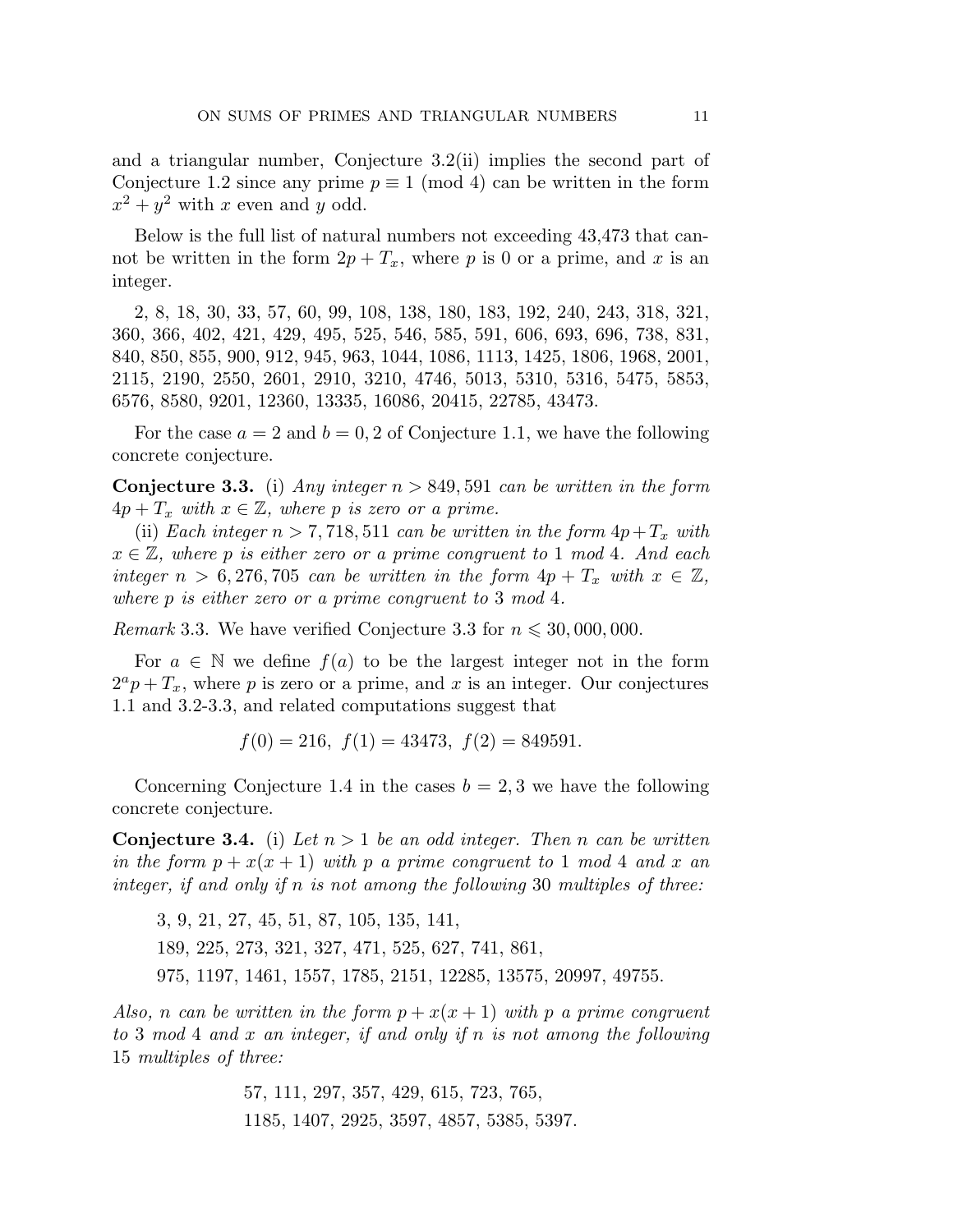(ii) For each  $r \in \{1, 3, 5, 7\}$ , any odd integer  $n > M_r$  can be written in the form  $p + x(x + 1)$  with p a prime congruent to r mod 8 and x an integer, where

$$
M_1=358245,\; M_3=172995,\; M_5=359907,\; M_7=444045.
$$

Remark 3.4. We have verified Conjecture 3.4 for odd integers below  $5 \times 10^6$ . It is curious that all the exceptional numbers in the first part of Conjecture 3.4 are multiples of three.

## 4. Additional remarks on Conjectures 1.2 and 1.3

As usual, we set

$$
\varphi(q) = \sum_{n = -\infty}^{\infty} q^{n^2} \quad \text{and} \quad \psi(q) = \sum_{n = 0}^{\infty} q^{T_n} \quad (|q| < 1).
$$

There are many known relations between these two theta functions (cf. Berndt [B, pp. 71-72]). For a q-series  $F(q)$  we use  $[q^n]F(q)$  to denote the coefficient of  $q^n$  in  $F(q)$ . By the generating function method, Conjecture 1.2 tells that

$$
[q^{n}]\varphi^{2}(q^{4})\psi(q) > 0 \text{ for any } n > 864,
$$
  
\n
$$
[q^{n}]\varphi(q^{4})\varphi(q^{16})\psi(q) > 0 \text{ for any } n > 2577,
$$
  
\n
$$
[q^{n}](1 + q^{2}\psi^{2}(q^{8}))\psi(q) > 0 \text{ for any } n > 1029.
$$

Here are some of our observations concerning Conjecture 1.3 arising from numerical computations up to  $10<sup>6</sup>$ :

$$
S_3 = \{4, 2578\}, S_4 = \{39\}, S_{10} = \{87, 219, 423\}, S_{60} = \{649, 1159\};
$$
  
\n
$$
S_{15} = \{16, 49, 77, 91, 136, 752, 808, 931\}, S_{18} = \{803\};
$$
  
\n
$$
S_{24} = \{25, 49, 289, 889, 1585\}, S_{36} = \{85, 91, 361, 451, 1501\};
$$
  
\n
$$
S_{48} = \{49, 125, 133, 143, 169, 209, 235, 265, 403, 473,
$$
  
\n
$$
815, 841, 1561, 1679, 4325, 8075, 14953\}.
$$
  
\n
$$
S_3^{(1)} = \{5, 8, 11, 16, 20, 50, 53, 70, 113, 128, 133, 200, 233,
$$
  
\n
$$
245, 275, 350, 515, 745, 920, 1543, 1865, 2158, 3020\}.
$$

 $S_8(1) = \{1, 4, 7, 16, 28, 46, 88, 91, 238, 373, 1204\}, S_8(5) = \{26, 65, 176\};$  $S_9(1) = \{1, 6, 16, 141\}, S_9(4) = \{5, 19, 50, 75\}, S_9(7) = \{2, 73, 98, 232, 448\}.$ 

Added in proof. The author has set up a webpage devoted to mixed sums of primes and other terms with the website

http://math.nju.edu.cn/∼zwsun/MSPT.htm.